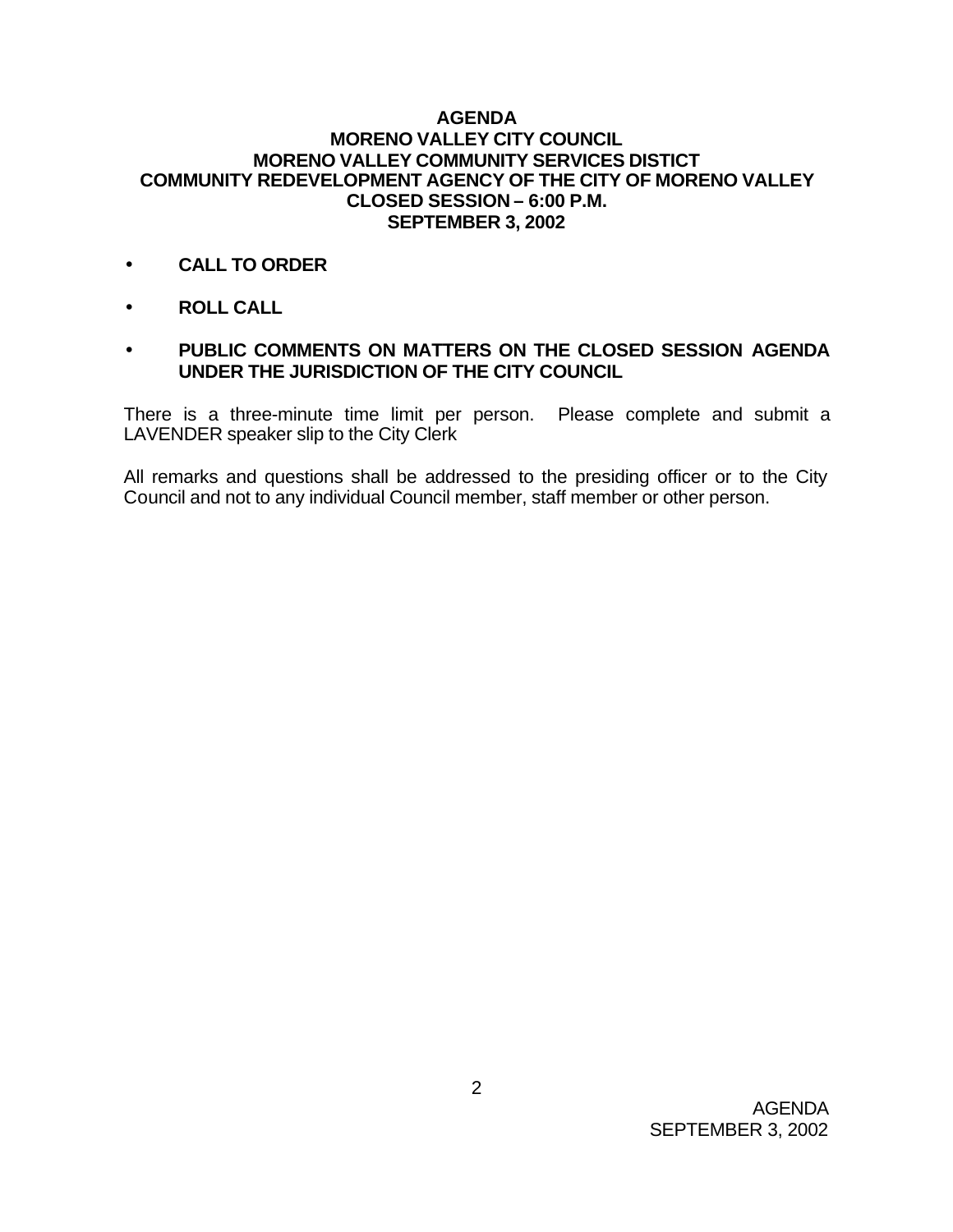## **CLOSED SESSION**

A Closed Session of the City Council of the City of Moreno Valley will be held in the Finance Conference Room, Second floor, City Hall. The City Council will meet in Closed Session to confer with its legal counsel regarding the following matter(s) and any additional matter(s) publicly and orally announced by the City Attorney in the Council Chamber at the time of convening the Closed Session. The Closed Session will be held pursuant to Government Code:

- 1) CONFERENCE WITH LEGAL COUNSEL ANTICIPATED LITIGATION
	- a) SECTION 54956.9(b)(1) Significant exposure to litigation Number of Cases: 2
	- b) SECTION 54956.9(c) Initiation of litigation Number of Cases: 2
- 2) SECTION 54956.9(a) CONFERENCE WITH LEGAL COUNSEL EXISTING **LITIGATION**

| Case:     | Todd Pikup v. City of Moreno Valley                                                                                                  |
|-----------|--------------------------------------------------------------------------------------------------------------------------------------|
| Court:    | <b>Riverside Superior Court</b>                                                                                                      |
| Case No.: | <b>RIC 356635</b>                                                                                                                    |
| Case:     | Elmina Callender v. City of Moreno Valley, et. al.                                                                                   |
| Court:    | <b>United States District Court</b>                                                                                                  |
| Case No.: | EDCV 01-0310 VAP (SGLx)                                                                                                              |
| Case:     | Sabrina Sinclair v. Chi-Fang Wang, Yueh Feng Wang, Individually<br>and DBA Richland Investment, Inc., City of Moreno Valley, et. al. |
| Court:    | <b>Riverside Superior Court</b>                                                                                                      |
| Case No.: | <b>RIC 362365</b>                                                                                                                    |
| Case:     | Sandra Walker v. City of Moreno Valley                                                                                               |
| Court:    | <b>Riverside Superior Court</b>                                                                                                      |
| Case No.: | <b>RIC 367507</b>                                                                                                                    |
| Case:     | Laure Scott v. City of Moreno Valley                                                                                                 |
| Court:    | <b>Riverside Superior Court</b>                                                                                                      |
| Case No.: | RIC 368614                                                                                                                           |
| Case:     | Tiffany Lane, a Minor by and through her Guardian Ad Litem, Don<br>Lane v. City of Moreno Valley, et. al.                            |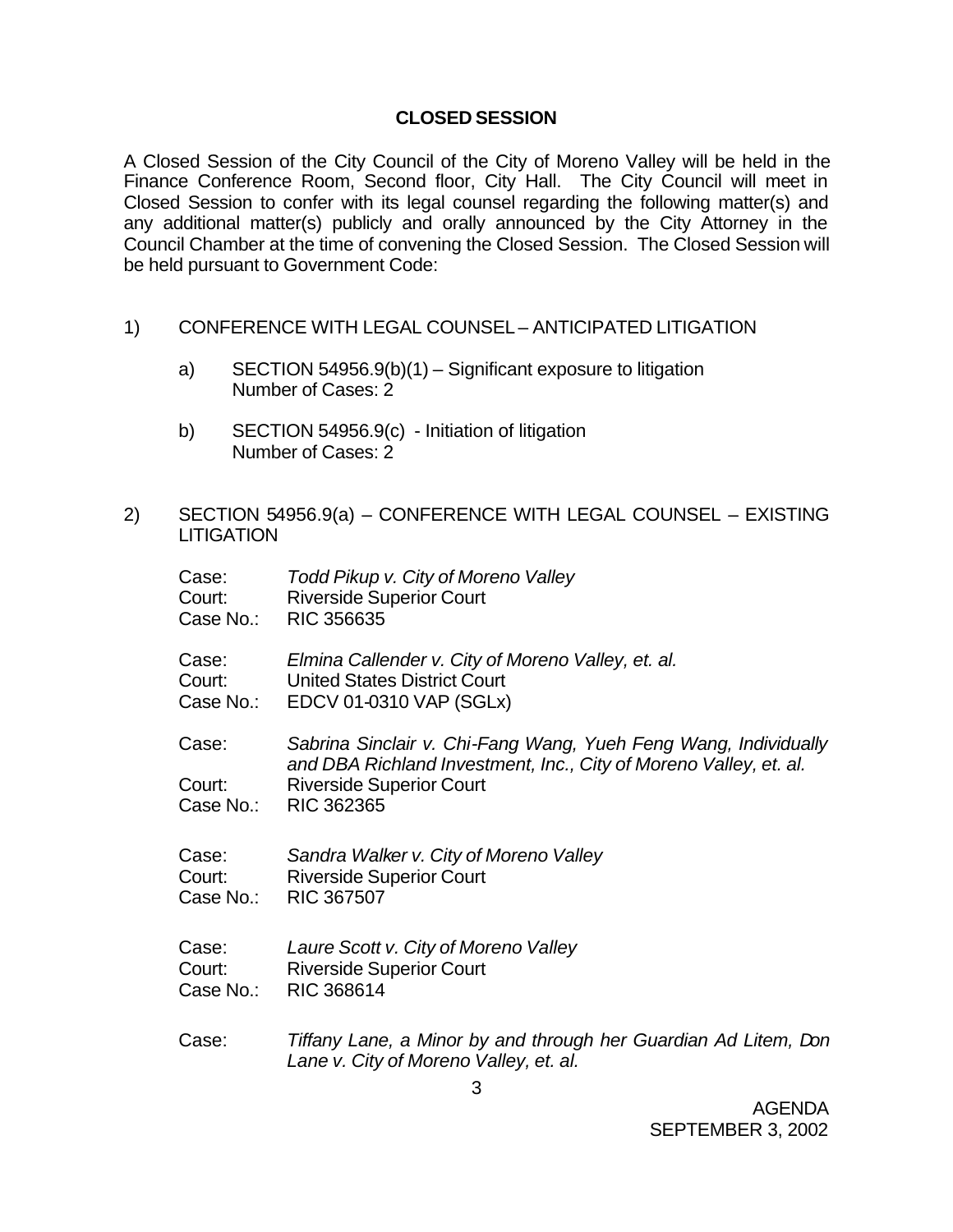| Court:    | <b>Riverside Superior Court</b> |
|-----------|---------------------------------|
| Case No.: | RIC364340                       |

Case: *Efrain Garcia v. City of Moreno Valley* Court: United States District Court Case No.: EDCV 99-0310 RT (VAPX)

| Case:               | Helen Reilly v. City of Moreno Valley, et. al.                                                                                 |
|---------------------|--------------------------------------------------------------------------------------------------------------------------------|
| Court:              | <b>Riverside Superior Court</b>                                                                                                |
| Case No.:           | <b>RIC 366748</b>                                                                                                              |
| Case:               | Christy Ann Mason; John Mason and Marilyn Mason, individually,<br>and on behalf of the Estate of Marilyn Marie Mason, a Minor, |
| Court:<br>Case No.: | Decedent v. City of Moreno Valley, et. al.<br><b>Riverside Superior Court</b><br><b>RIC 372291</b>                             |
| Case:               | Gloria Benavides v. City of Moreno Valley                                                                                      |
| Court:              | <b>Riverside Superior Court</b>                                                                                                |
| Case No.:           | <b>RIC 362646</b>                                                                                                              |
| Case:               | Sandra Siu and Richard Siu. V. City of Moreno Valley                                                                           |
| Court:              | <b>Riverside Superior Court</b>                                                                                                |
| Case No.:           | RIC 323329                                                                                                                     |
| Case:               | Edmonson v. City of Moreno Valley et. al.                                                                                      |
| Court:              | <b>Riverside Superior Court</b>                                                                                                |
| Case No.:           | RIC 331247                                                                                                                     |
| Case:               | Lockheed Martin Corporation v. RCHCA, et. al.                                                                                  |
| Court:              | U.S. District Court Central District of California Eastern Division                                                            |
| Case No.:           | EDCV 97-0051 RT (Vap)                                                                                                          |
| Case:               | ADAD LLC v. City of Moreno Valley, et. al.                                                                                     |
| Court:              | <b>Riverside Superior Court</b>                                                                                                |
| Case No.:           | <b>RIC 374644</b>                                                                                                              |
| Case:               | W.B. Walton v. City of Moreno Valley, et. al.                                                                                  |
| Court:              | <b>Riverside Superior Court</b>                                                                                                |
| Case No.:           | <b>RIC 377795</b>                                                                                                              |